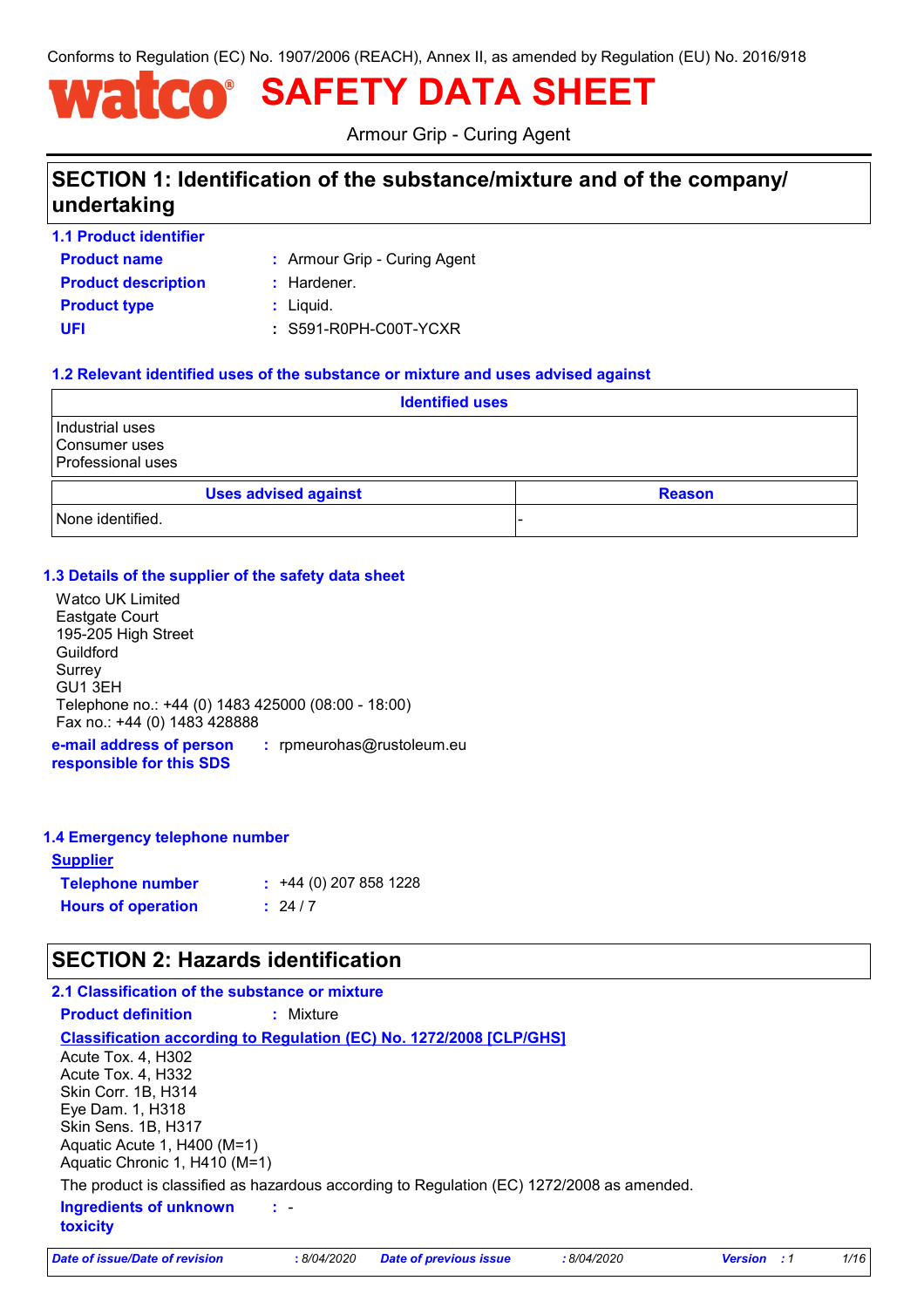# **SECTION 2: Hazards identification**

See Section 11 for more detailed information on health effects and symptoms. See Section 16 for the full text of the H statements declared above.

#### **2.2 Label elements**

**Hazard pictograms :**

| <b>Signal word</b>                                                                                                                                       | : Danger                                                                                                                                                                                                                                                                                                                                                                                                                        |
|----------------------------------------------------------------------------------------------------------------------------------------------------------|---------------------------------------------------------------------------------------------------------------------------------------------------------------------------------------------------------------------------------------------------------------------------------------------------------------------------------------------------------------------------------------------------------------------------------|
| <b>Hazard statements</b>                                                                                                                                 | : Harmful if swallowed or if inhaled.<br>Causes severe skin burns and eye damage.<br>May cause an allergic skin reaction.<br>Very toxic to aquatic life with long lasting effects.                                                                                                                                                                                                                                              |
| <b>Precautionary statements</b>                                                                                                                          |                                                                                                                                                                                                                                                                                                                                                                                                                                 |
| <b>General</b>                                                                                                                                           | : P102 - Keep out of reach of children.<br>P103 - Read label before use.<br>P101 - If medical advice is needed, have product container or label at hand.                                                                                                                                                                                                                                                                        |
| <b>Prevention</b>                                                                                                                                        | : P271 - Use only outdoors or in a well-ventilated area.<br>P280 - Wear protective gloves and face protection:<br>- neoprene or nitrile rubber gloves and Goggles, face shield or other full-face<br>protection where potential exists for direct exposure to aerosols or splashes.                                                                                                                                             |
| <b>Response</b>                                                                                                                                          | : P301 - IF SWALLOWED:<br>P330 - Rinse mouth.<br>P331 - Do NOT induce vomiting.<br>P303 - IF ON SKIN (or hair):<br>P361 - Take off immediately all contaminated clothing.<br>P353 - Rinse skin with water or shower.<br>P310 - Immediately call a doctor.<br><b>P305 - IF IN EYES:</b><br>P351 - Rinse cautiously with water for several minutes.<br>P338 - Remove contact lenses, if present and easy to do. Continue rinsing. |
| <b>Storage</b>                                                                                                                                           | : P405 - Store locked up.                                                                                                                                                                                                                                                                                                                                                                                                       |
| <b>Disposal</b>                                                                                                                                          | : P501 - Dispose of contents and container in accordance with all local, regional,<br>national and international regulations.                                                                                                                                                                                                                                                                                                   |
| <b>Hazardous ingredients</b>                                                                                                                             | : benzyl alcohol; m-fenilenbis(methylamine) and 4,4'-Isopropylidenediphenol,<br>oligomeric reaction products with 1-chloro-2,3-epoxypropane, reaction products with<br>ethylenediamine                                                                                                                                                                                                                                          |
| <b>Supplemental label</b><br>elements                                                                                                                    | : Not applicable.                                                                                                                                                                                                                                                                                                                                                                                                               |
| <b>Annex XVII - Restrictions</b><br>on the manufacture,<br>placing on the market and<br>use of certain dangerous<br>substances, mixtures and<br>articles | : Not applicable.                                                                                                                                                                                                                                                                                                                                                                                                               |
| <b>Special packaging requirements</b>                                                                                                                    |                                                                                                                                                                                                                                                                                                                                                                                                                                 |
| <b>Containers to be fitted</b><br>with child-resistant<br>fastenings                                                                                     | : Yes, applicable.                                                                                                                                                                                                                                                                                                                                                                                                              |
| Tactile warning of danger : Yes, applicable.                                                                                                             |                                                                                                                                                                                                                                                                                                                                                                                                                                 |

#### **2.3 Other hazards**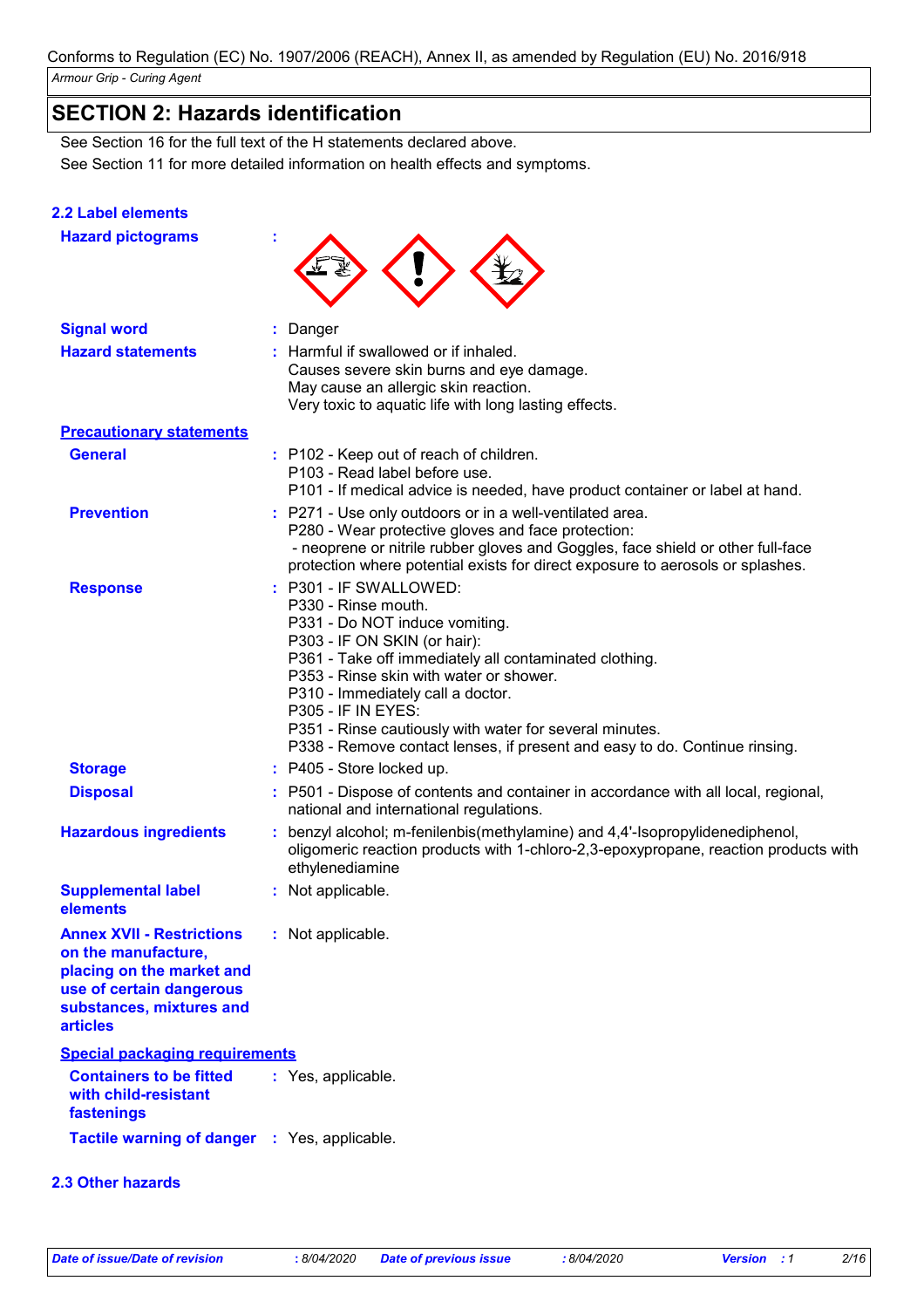### **SECTION 2: Hazards identification**

**Product meets the criteria for PBT or vPvB according to Regulation (EC) No. 1907/2006, Annex XIII**

**:** This mixture does not contain any substances that are assessed to be a PBT or a vPvB.

**Other hazards which do : not result in classification** : None known.

### **SECTION 3: Composition/information on ingredients**

| <b>3.2 Mixtures</b>                                                                                                                                                      | : Mixture                                                                             |               |                                                                                                                                       |             |
|--------------------------------------------------------------------------------------------------------------------------------------------------------------------------|---------------------------------------------------------------------------------------|---------------|---------------------------------------------------------------------------------------------------------------------------------------|-------------|
|                                                                                                                                                                          |                                                                                       |               | <b>Classification</b>                                                                                                                 |             |
| <b>Product/ingredient</b><br>name                                                                                                                                        | <b>Identifiers</b>                                                                    | $\frac{9}{6}$ | <b>Regulation (EC) No. 1272/2008 [CLP]</b>                                                                                            | <b>Type</b> |
| benzyl alcohol                                                                                                                                                           | REACH #:<br>01-2119492630-38<br>EC: 202-859-9<br>CAS: 100-51-6<br>Index: 603-057-00-5 | $≥25 - ≤50$   | Acute Tox. 4, H302<br>Acute Tox. 4, H332<br>Eye Irrit. 2, H319                                                                        | $[1]$       |
| Formaldehyde,<br>oligomeric reaction<br>products with phenol<br>and m-phenylenebis<br>(methylamine)                                                                      | EC: 500-137-0<br>CAS: 57214-10-5                                                      | $≥25 - ≤50$   | Aquatic Acute 1, H400 (M=1)<br>Aquatic Chronic 1, H410 (M=1)                                                                          | $[1]$       |
| m-fenilenbis<br>(methylamine)                                                                                                                                            | REACH #:<br>01-2119480150-50<br>EC: 216-032-5<br>CAS: 1477-55-0<br>Index: 216-032-5   | ≥10 - ≤25     | Acute Tox. 4, H302<br>Acute Tox. 4, H332<br>Skin Corr. 1B, H314<br>Eye Dam. 1, H318<br>Skin Sens. 1B, H317<br>Aquatic Chronic 3, H412 | $[1]$       |
| $4,4'$ -<br>Isopropylidenediphenol, 01-2120766318-46<br>oligomeric reaction<br>products with 1-chloro-<br>2,3-epoxypropane,<br>reaction products with<br>ethylenediamine | REACH #:<br>EC: 500-253-1<br>CAS: 72480-18-3                                          | $≤10$         | Acute Tox. 4, H302<br>Eye Dam. 1, H318<br>Skin Sens. 1, H317<br>Aquatic Acute 1, H400 (M=1)<br>Aquatic Chronic 1, H410 (M=1)          | $\vert$ [1] |
|                                                                                                                                                                          |                                                                                       |               | See Section 16 for the full text of the<br>H statements declared above.                                                               |             |

There are no additional ingredients present which, within the current knowledge of the supplier and in the

concentrations applicable, are classified as hazardous to health or the environment, are PBTs, vPvBs or Substances of equivalent concern, or have been assigned a workplace exposure limit and hence require reporting in this section.

Type

[1] Substance classified with a health or environmental hazard

- [2] Substance with a workplace exposure limit
- [3] Substance meets the criteria for PBT according to Regulation (EC) No. 1907/2006, Annex XIII
- [4] Substance meets the criteria for vPvB according to Regulation (EC) No. 1907/2006, Annex XIII

[5] Substance of equivalent concern

[6] Additional disclosure due to company policy

Occupational exposure limits, if available, are listed in Section 8.

### **SECTION 4: First aid measures**

#### **4.1 Description of first aid measures**

General **In all cases of doubt, or when symptoms persist, seek medical attention. Never give <b>General** anything by mouth to an unconscious person. If unconscious, place in recovery position and seek medical advice.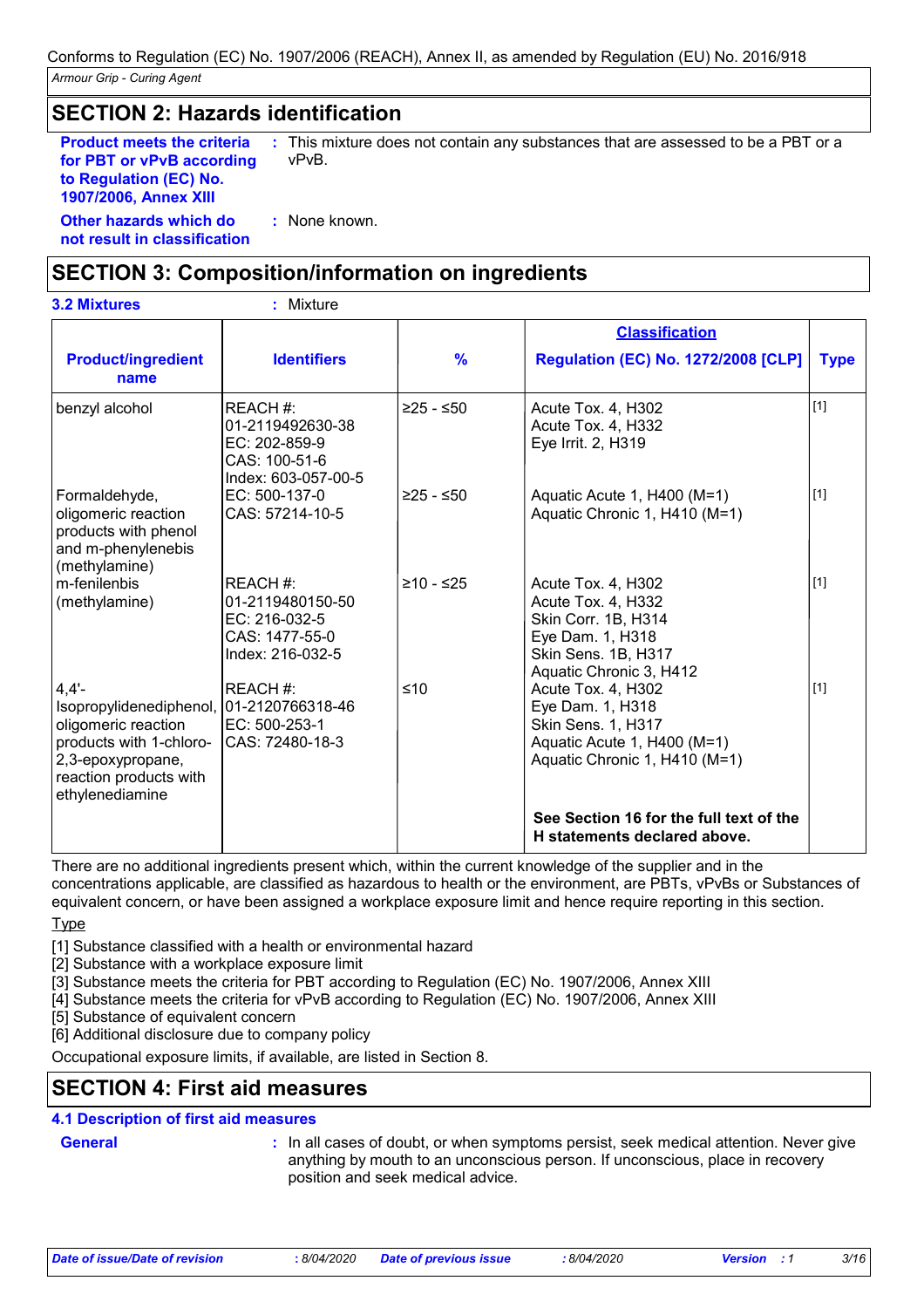### **SECTION 4: First aid measures**

| <b>Eye contact</b>                | : Check for and remove any contact lenses. Immediately flush eyes with running<br>water for at least 15 minutes, keeping eyelids open. Seek immediate medical<br>attention.                                                                                                                                                                                                                                     |
|-----------------------------------|-----------------------------------------------------------------------------------------------------------------------------------------------------------------------------------------------------------------------------------------------------------------------------------------------------------------------------------------------------------------------------------------------------------------|
| <b>Inhalation</b>                 | : Remove to fresh air. Keep person warm and at rest. If not breathing, if breathing is<br>irregular or if respiratory arrest occurs, provide artificial respiration or oxygen by<br>trained personnel.                                                                                                                                                                                                          |
| <b>Skin contact</b>               | : Remove contaminated clothing and shoes. Wash skin thoroughly with soap and<br>water or use recognised skin cleanser. Do NOT use solvents or thinners. Get<br>medical attention immediately.                                                                                                                                                                                                                   |
| <b>Ingestion</b>                  | : If swallowed, seek medical advice immediately and show the container or label.<br>Keep person warm and at rest. Do NOT induce vomiting.                                                                                                                                                                                                                                                                       |
| <b>Protection of first-aiders</b> | : No action shall be taken involving any personal risk or without suitable training. If it<br>is suspected that fumes are still present, the rescuer should wear an appropriate<br>mask or self-contained breathing apparatus. It may be dangerous to the person<br>providing aid to give mouth-to-mouth resuscitation. Wash contaminated clothing<br>thoroughly with water before removing it, or wear gloves. |

#### **4.2 Most important symptoms and effects, both acute and delayed**

There are no data available on the mixture itself. The mixture has been assessed following the conventional method of the CLP Regulation (EC) No 1272/2008 and is classified for toxicological properties accordingly. See Sections 2 and 3 for details.

Exposure to component solvent vapour concentrations in excess of the stated occupational exposure limit may result in adverse health effects such as mucous membrane and respiratory system irritation and adverse effects on the kidneys, liver and central nervous system. Symptoms and signs include headache, dizziness, fatigue, muscular weakness, drowsiness and, in extreme cases, loss of consciousness.

Solvents may cause some of the above effects by absorption through the skin. Repeated or prolonged contact with the mixture may cause removal of natural fat from the skin, resulting in non-allergic contact dermatitis and absorption through the skin.

If splashed in the eyes, the liquid may cause irritation and reversible damage.

Ingestion may cause nausea, diarrhea and vomiting.

This takes into account, where known, delayed and immediate effects and also chronic effects of components from short-term and long-term exposure by oral, inhalation and dermal routes of exposure and eye contact.

Contains m-fenilenbis(methylamine), 4,4'-Isopropylidenediphenol, oligomeric reaction products with 1-chloro-2,3-epoxypropane, reaction products with ethylenediamine. May produce an allergic reaction.

#### **Over-exposure signs/symptoms**

| <b>Eye contact</b>        | : Adverse symptoms may include the following:<br>pain<br>watering<br>redness                                                                                             |
|---------------------------|--------------------------------------------------------------------------------------------------------------------------------------------------------------------------|
| <b>Inhalation</b>         | : No specific data.                                                                                                                                                      |
| <b>Skin contact</b>       | : Adverse symptoms may include the following:<br>pain or irritation<br>redness<br>blistering may occur                                                                   |
| <b>Ingestion</b>          | : Adverse symptoms may include the following:<br>stomach pains                                                                                                           |
|                           | 4.3 Indication of any immediate medical attention and special treatment needed                                                                                           |
| <b>Notes to physician</b> | : In case of inhalation of decomposition products in a fire, symptoms may be delayed.<br>The exposed person may need to be kept under medical surveillance for 48 hours. |

**Specific treatments :** No specific treatment.

See toxicological information (Section 11)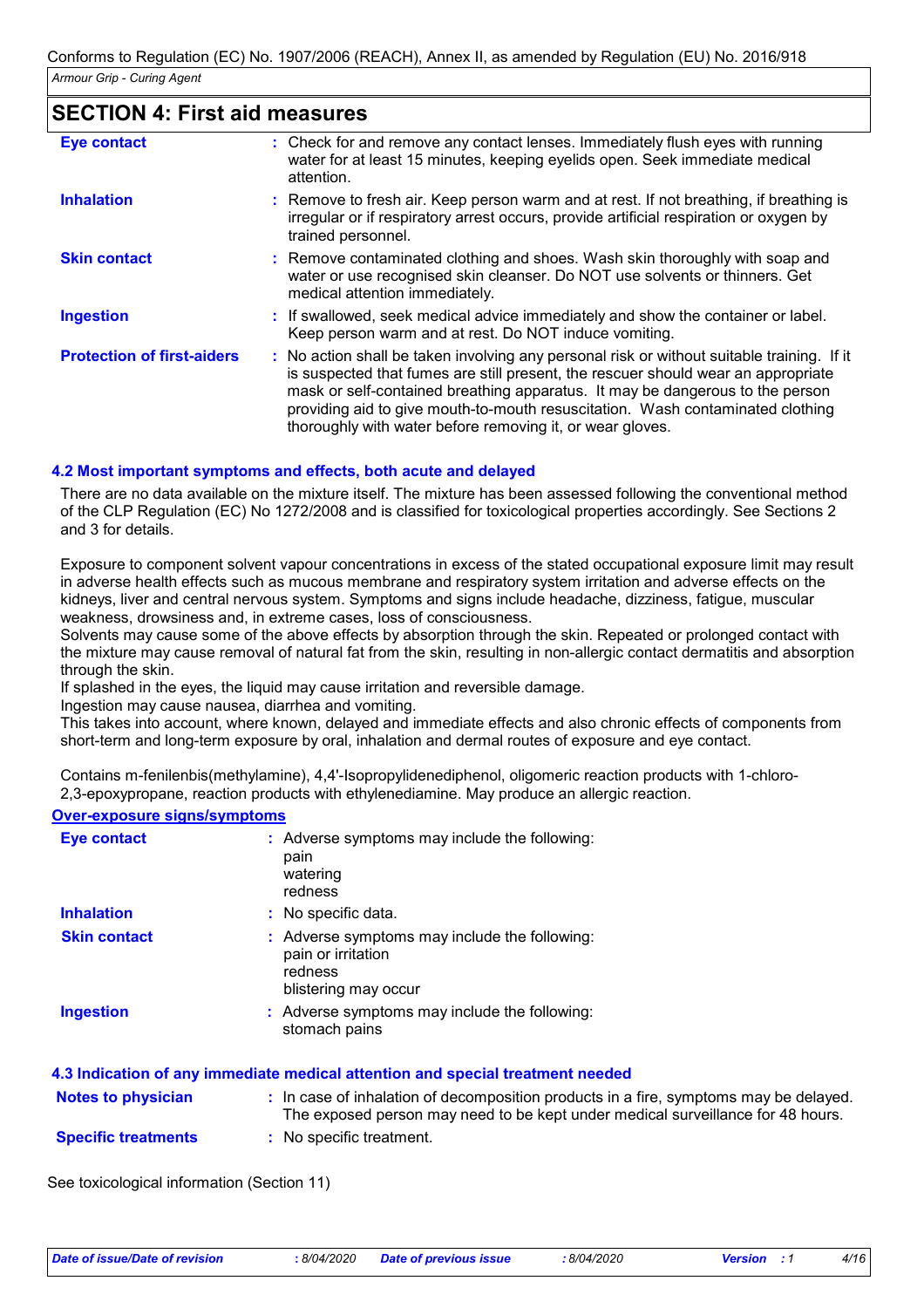# **SECTION 5: Firefighting measures**

| 5.1 Extinguishing media                                   |                                                                                                                                                                                                                                                                                                                                                                       |
|-----------------------------------------------------------|-----------------------------------------------------------------------------------------------------------------------------------------------------------------------------------------------------------------------------------------------------------------------------------------------------------------------------------------------------------------------|
| <b>Suitable extinguishing</b><br>media                    | : Recommended: alcohol-resistant foam, $CO2$ , powders, water spray.                                                                                                                                                                                                                                                                                                  |
| <b>Unsuitable extinguishing</b><br>media                  | : Do not use water jet.                                                                                                                                                                                                                                                                                                                                               |
| 5.2 Special hazards arising from the substance or mixture |                                                                                                                                                                                                                                                                                                                                                                       |
| <b>Hazards from the</b><br>substance or mixture           | : In a fire or if heated, a pressure increase will occur and the container may burst.<br>This material is very toxic to aquatic life with long lasting effects. Fire water<br>contaminated with this material must be contained and prevented from being<br>discharged to any waterway, sewer or drain.                                                               |
| <b>Hazardous thermal</b><br>decomposition products        | Decomposition products may include the following materials:<br>carbon dioxide<br>carbon monoxide<br>nitrogen oxides<br>halogenated compounds                                                                                                                                                                                                                          |
| <b>5.3 Advice for firefighters</b>                        |                                                                                                                                                                                                                                                                                                                                                                       |
| <b>Special protective actions</b><br>for fire-fighters    | : Promptly isolate the scene by removing all persons from the vicinity of the incident if<br>there is a fire. No action shall be taken involving any personal risk or without<br>suitable training.                                                                                                                                                                   |
| <b>Special protective</b><br>equipment for fire-fighters  | : Fire-fighters should wear appropriate protective equipment and self-contained<br>breathing apparatus (SCBA) with a full face-piece operated in positive pressure<br>mode. Clothing for fire-fighters (including helmets, protective boots and gloves)<br>conforming to European standard EN 469 will provide a basic level of protection for<br>chemical incidents. |
| <b>Additional information</b>                             | No unusual hazard if involved in a fire.                                                                                                                                                                                                                                                                                                                              |

# **SECTION 6: Accidental release measures**

|                                                | 6.1 Personal precautions, protective equipment and emergency procedures                                                                                                                                                                                                                                                                                                                                        |
|------------------------------------------------|----------------------------------------------------------------------------------------------------------------------------------------------------------------------------------------------------------------------------------------------------------------------------------------------------------------------------------------------------------------------------------------------------------------|
| For non-emergency<br>personnel                 | : No action shall be taken involving any personal risk or without suitable training.<br>Evacuate surrounding areas. Keep unnecessary and unprotected personnel from<br>entering. Do not touch or walk through spilt material. Do not breathe vapour or mist.<br>Provide adequate ventilation. Wear appropriate respirator when ventilation is<br>inadequate. Put on appropriate personal protective equipment. |
|                                                | For emergency responders : If specialised clothing is required to deal with the spillage, take note of any<br>information in Section 8 on suitable and unsuitable materials. See also the<br>information in "For non-emergency personnel".                                                                                                                                                                     |
| <b>6.2 Environmental</b><br><b>precautions</b> | : Avoid dispersal of spilt material and runoff and contact with soil, waterways, drains<br>and sewers. Inform the relevant authorities if the product has caused environmental<br>pollution (sewers, waterways, soil or air). Water polluting material. May be harmful<br>to the environment if released in large quantities. Collect spillage.                                                                |

#### **6.3 Methods and material for containment and cleaning up**

| <b>Small spill</b> | : Stop leak if without risk. Move containers from spill area. Dilute with water and mop |
|--------------------|-----------------------------------------------------------------------------------------|
|                    | up if water-soluble. Alternatively, or if water-insoluble, absorb with an inert dry     |
|                    | material and place in an appropriate waste disposal container. Dispose of via a         |
|                    | licensed waste disposal contractor.                                                     |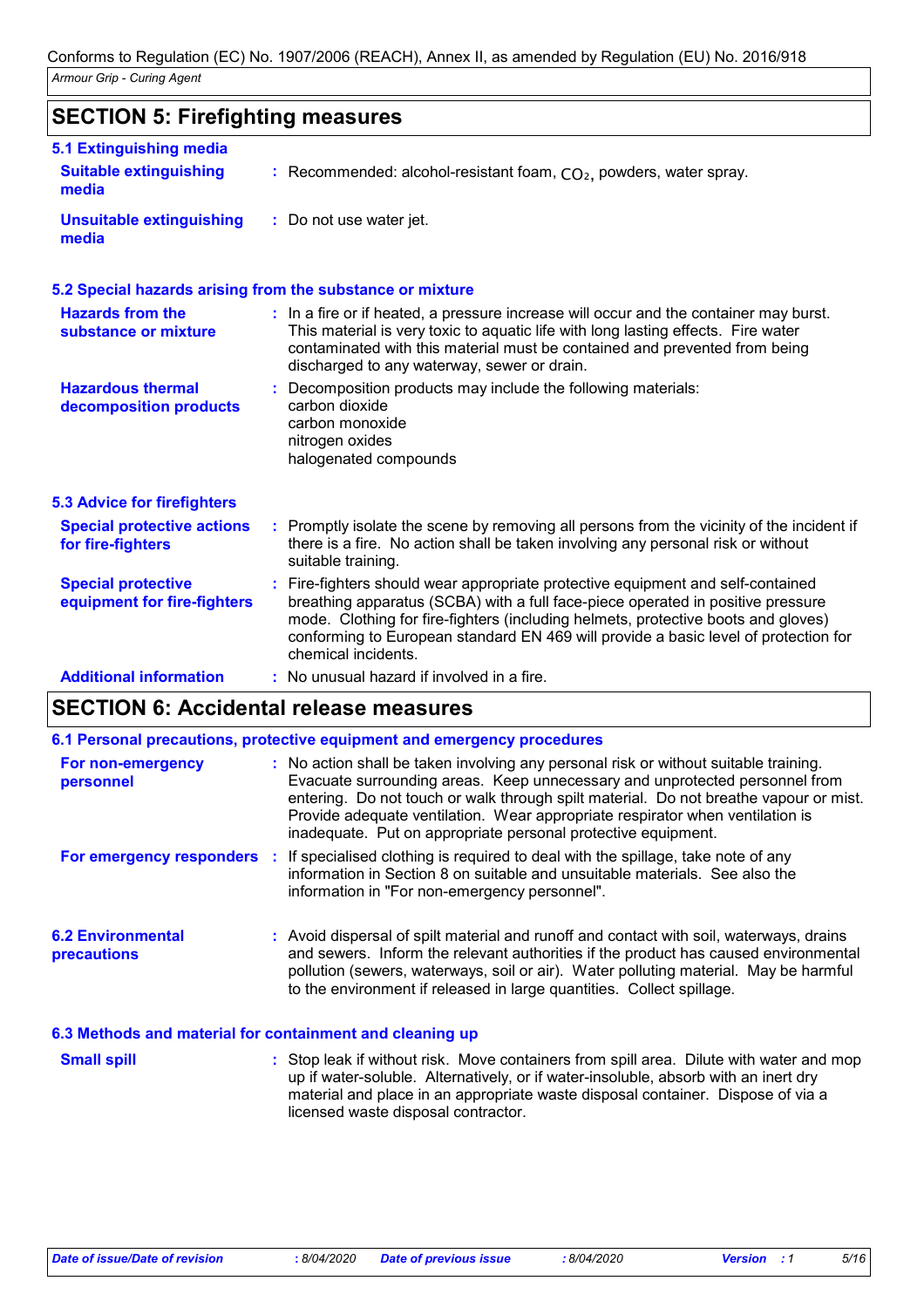### **SECTION 6: Accidental release measures**

| <b>Large spill</b>                        | : Stop leak if without risk. Move containers from spill area. Approach the release<br>from upwind. Prevent entry into sewers, water courses, basements or confined<br>areas. Wash spillages into an effluent treatment plant or proceed as follows.<br>Contain and collect spillage with non-combustible, absorbent material e.g. sand,<br>earth, vermiculite or diatomaceous earth and place in container for disposal<br>according to local regulations. Dispose of via a licensed waste disposal contractor.<br>Contaminated absorbent material may pose the same hazard as the spilt product. |
|-------------------------------------------|---------------------------------------------------------------------------------------------------------------------------------------------------------------------------------------------------------------------------------------------------------------------------------------------------------------------------------------------------------------------------------------------------------------------------------------------------------------------------------------------------------------------------------------------------------------------------------------------------|
| 6.4 Reference to other<br><b>sections</b> | : See Section 1 for emergency contact information.<br>See Section 8 for information on appropriate personal protective equipment.<br>See Section 13 for additional waste treatment information.                                                                                                                                                                                                                                                                                                                                                                                                   |

### **SECTION 7: Handling and storage**

The information in this section contains generic advice and guidance.

| <b>7.1 Precautions for safe</b><br>handling | : Keep away from heat, sparks and flame. No sparking tools should be used.<br>Avoid contact with skin and eyes. Avoid the inhalation of dust, particulates, spray or<br>mist arising from the application of this mixture. Avoid inhalation of dust from<br>sanding.<br>Eating, drinking and smoking should be prohibited in areas where this material is<br>handled, stored and processed.<br>Put on appropriate personal protective equipment (see Section 8).<br>Never use pressure to empty. Container is not a pressure vessel.<br>Always keep in containers made from the same material as the original one.<br>Comply with the health and safety at work laws. |
|---------------------------------------------|-----------------------------------------------------------------------------------------------------------------------------------------------------------------------------------------------------------------------------------------------------------------------------------------------------------------------------------------------------------------------------------------------------------------------------------------------------------------------------------------------------------------------------------------------------------------------------------------------------------------------------------------------------------------------|
|                                             | Do not allow to enter drains or watercourses.                                                                                                                                                                                                                                                                                                                                                                                                                                                                                                                                                                                                                         |

#### **7.2 Conditions for safe storage, including any incompatibilities**

Store in accordance with local regulations.

**Notes on joint storage**

Keep away from: oxidising agents, strong alkalis, strong acids.

#### **Additional information on storage conditions**

Observe label precautions. Store in a dry, cool and well-ventilated area. Keep away from heat and direct sunlight. Keep away from sources of ignition. No smoking. Prevent unauthorised access. Containers that have been opened must be carefully resealed and kept upright to prevent leakage.

#### **Danger criteria**

| <b>Category</b> | Notification and MAPP Safety report threshold<br><b>threshold</b> |           |
|-----------------|-------------------------------------------------------------------|-----------|
|                 | 100 tonne                                                         | 200 tonne |

#### **7.3 Specific end use(s)**

- **Recommendations :**
- : Not available.

**Industrial sector specific : solutions**

: Not available.

# **SECTION 8: Exposure controls/personal protection**

The information in this section contains generic advice and guidance. Information is provided based on typical anticipated uses of the product. Additional measures might be required for bulk handling or other uses that could significantly increase worker exposure or environmental releases.

### **8.1 Control parameters**

### **Occupational exposure limits**

No exposure limit value known.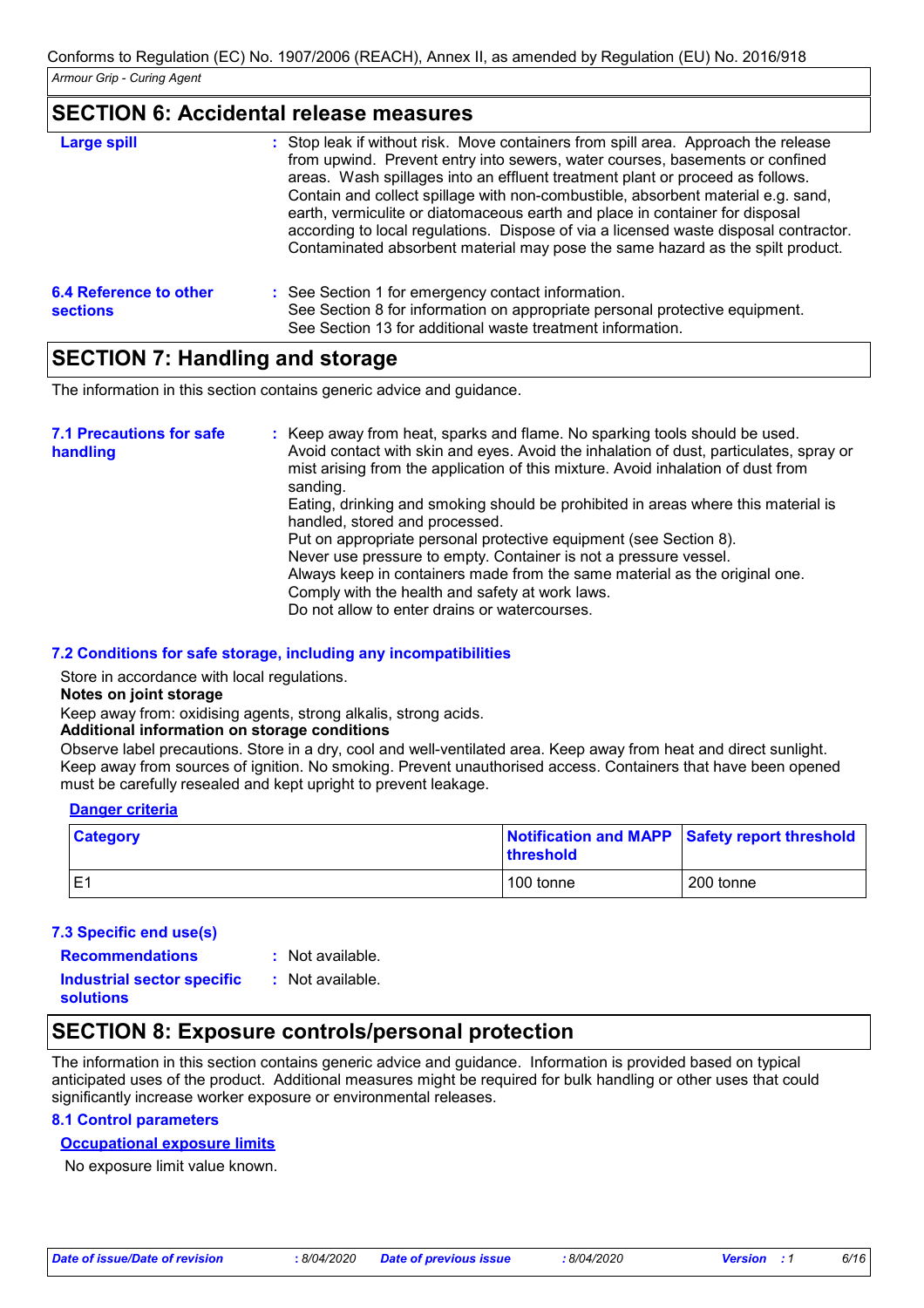### **SECTION 8: Exposure controls/personal protection**

| <b>Recommended monitoring</b><br>procedures | If this product contains ingredients with exposure limits, personal, workplace<br>÷.<br>atmosphere or biological monitoring may be required to determine the effectiveness<br>of the ventilation or other control measures and/or the necessity to use respiratory<br>protective equipment. Reference should be made to monitoring standards, such as<br>the following: European Standard EN 689 (Workplace atmospheres - Guidance for<br>the assessment of exposure by inhalation to chemical agents for comparison with<br>limit values and measurement strategy) European Standard EN 14042 (Workplace<br>atmospheres - Guide for the application and use of procedures for the assessment<br>of exposure to chemical and biological agents) European Standard EN 482<br>(Workplace atmospheres - General requirements for the performance of procedures<br>for the measurement of chemical agents) Reference to national guidance<br>documents for methods for the determination of hazardous substances will also be<br>required. |
|---------------------------------------------|----------------------------------------------------------------------------------------------------------------------------------------------------------------------------------------------------------------------------------------------------------------------------------------------------------------------------------------------------------------------------------------------------------------------------------------------------------------------------------------------------------------------------------------------------------------------------------------------------------------------------------------------------------------------------------------------------------------------------------------------------------------------------------------------------------------------------------------------------------------------------------------------------------------------------------------------------------------------------------------------------------------------------------------|
|---------------------------------------------|----------------------------------------------------------------------------------------------------------------------------------------------------------------------------------------------------------------------------------------------------------------------------------------------------------------------------------------------------------------------------------------------------------------------------------------------------------------------------------------------------------------------------------------------------------------------------------------------------------------------------------------------------------------------------------------------------------------------------------------------------------------------------------------------------------------------------------------------------------------------------------------------------------------------------------------------------------------------------------------------------------------------------------------|

#### **DNELs/DMELs**

| <b>Product/ingredient name</b> | <b>Type</b> | <b>Exposure</b>          | <b>Value</b>                | <b>Population</b>                    | <b>Effects</b> |
|--------------------------------|-------------|--------------------------|-----------------------------|--------------------------------------|----------------|
| benzyl alcohol                 | <b>DNEL</b> | Short term Dermal        | 47 mg/kg<br>bw/day          | Workers                              | Systemic       |
|                                | <b>DNEL</b> | Short term<br>Inhalation | 450 mg/m <sup>3</sup>       | Workers                              | Systemic       |
|                                | <b>DNEL</b> | Long term Dermal         | 9,5 mg/kg<br>bw/day         | Workers                              | Systemic       |
|                                | <b>DNEL</b> | Long term<br>Inhalation  | 90 mg/m $3$                 | Workers                              | Systemic       |
|                                | <b>DNEL</b> | Short term Dermal        | 28,5 mg/<br>kg bw/day       | General<br>population<br>[Consumers] | Systemic       |
|                                | <b>DNEL</b> | Short term<br>Inhalation | 40,55 mg/<br>m <sup>3</sup> | General<br>population<br>[Consumers] | Systemic       |
|                                | <b>DNEL</b> | Short term Oral          | 25 mg/kg<br>bw/day          | General<br>population<br>[Consumers] | Systemic       |
|                                | <b>DNEL</b> | Long term Dermal         | 5,7 mg/kg<br>bw/day         | General<br>population<br>[Consumers] | Systemic       |
|                                | <b>DNEL</b> | Long term<br>Inhalation  | $8,11 \text{ mg/m}^3$       | General<br>population<br>[Consumers] | Systemic       |
|                                | <b>DNEL</b> | Long term Oral           | 5 mg/kg<br>bw/day           | General<br>population<br>[Consumers] | Systemic       |

#### **PNECs**

| <b>Product/ingredient name</b> | <b>Compartment Detail</b>                                                                                            | <b>Value</b>                                                                        | <b>Method Detail</b>                                                                                                                                                       |
|--------------------------------|----------------------------------------------------------------------------------------------------------------------|-------------------------------------------------------------------------------------|----------------------------------------------------------------------------------------------------------------------------------------------------------------------------|
| benzyl alcohol                 | Fresh water<br><b>Marine</b><br>l Fresh water sediment<br>Marine water sediment<br>Soil<br>Sewage Treatment<br>Plant | 1 $mg/l$<br>$0,1$ mg/l<br>$5,27$ mg/kg<br>$0,527$ mg/kg<br>$0,456$ mg/kg<br>39 mg/l | <b>Assessment Factors</b><br><b>Assessment Factors</b><br><b>Assessment Factors</b><br><b>Assessment Factors</b><br><b>Assessment Factors</b><br><b>Assessment Factors</b> |

#### **8.2 Exposure controls**

**Appropriate engineering controls**

Provide adequate ventilation. Where reasonably practicable, this should be **:** achieved by the use of local exhaust ventilation and good general extraction. If these are not sufficient to maintain concentrations of particulates and solvent vapours below the OEL, suitable respiratory protection must be worn.

#### **Individual protection measures**

*Date of issue/Date of revision* **:** *8/04/2020 Date of previous issue : 8/04/2020 Version : 1 7/16*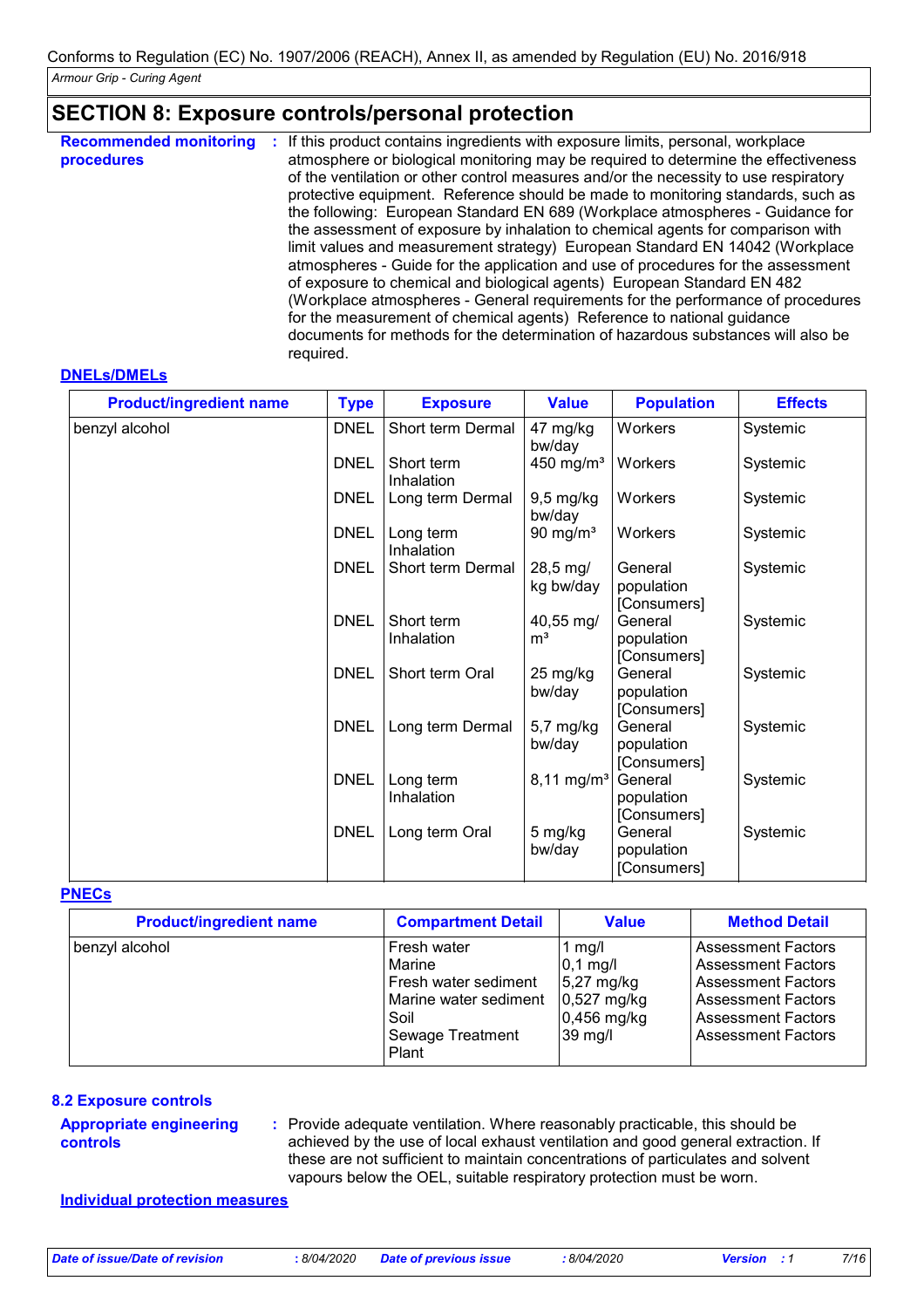### **SECTION 8: Exposure controls/personal protection**

| <b>Hygiene measures</b>    | : Wash hands, forearms and face thoroughly after handling chemical products, before<br>eating, smoking and using the lavatory and at the end of the working period.<br>Appropriate techniques should be used to remove potentially contaminated clothing.<br>Contaminated work clothing should not be allowed out of the workplace. Wash<br>contaminated clothing before reusing. Ensure that eyewash stations and safety<br>showers are close to the workstation location. |
|----------------------------|-----------------------------------------------------------------------------------------------------------------------------------------------------------------------------------------------------------------------------------------------------------------------------------------------------------------------------------------------------------------------------------------------------------------------------------------------------------------------------|
| <b>Eye/face protection</b> | : Safety eyewear complying with an approved standard should be used when a risk<br>assessment indicates this is necessary to avoid exposure to liquid splashes, mists,<br>gases or dusts. If contact is possible, the following protection should be worn,<br>unless the assessment indicates a higher degree of protection: chemical splash<br>goggles and/or face shield. If inhalation hazards exist, a full-face respirator may be<br>required instead.                 |

#### **Skin protection**

#### **Hand protection**

There is no one glove material or combination of materials that will give unlimited resistance to any individual or combination of chemicals.

The breakthrough time must be greater than the end use time of the product.

The instructions and information provided by the glove manufacturer on use, storage, maintenance and replacement must be followed.

Gloves should be replaced regularly and if there is any sign of damage to the glove material.

Always ensure that gloves are free from defects and that they are stored and used correctly.

The performance or effectiveness of the glove may be reduced by physical/chemical damage and poor maintenance.

Barrier creams may help to protect the exposed areas of the skin but should not be applied once exposure has occurred.

| <b>Gloves</b>                             | : For prolonged or repeated handling, use the following type of gloves:                                                                                                                                                                                                                                                         |
|-------------------------------------------|---------------------------------------------------------------------------------------------------------------------------------------------------------------------------------------------------------------------------------------------------------------------------------------------------------------------------------|
|                                           | Recommended: > 8 hours (breakthrough time): neoprene or nitrile rubber gloves<br>The recommendation for the type or types of glove to use when handling this<br>product is based on information from the following source:                                                                                                      |
|                                           | <b>EN 374</b>                                                                                                                                                                                                                                                                                                                   |
|                                           | The user must check that the final choice of type of glove selected for handling this<br>product is the most appropriate and takes into account the particular conditions of<br>use, as included in the user's risk assessment.                                                                                                 |
| <b>Body protection</b>                    | : Personal protective equipment for the body should be selected based on the task<br>being performed and the risks involved and should be approved by a specialist<br>before handling this product.                                                                                                                             |
| <b>Other skin protection</b>              | : Appropriate footwear and any additional skin protection measures should be<br>selected based on the task being performed and the risks involved and should be<br>approved by a specialist before handling this product.                                                                                                       |
| <b>Respiratory protection</b>             | : Respirator selection must be based on known or anticipated exposure levels, the<br>hazards of the product and the safe working limits of the selected respirator.<br>Recommended: organic vapour (Type A) and particulate filter (EN 141)                                                                                     |
| <b>Environmental exposure</b><br>controls | : Emissions from ventilation or work process equipment should be checked to ensure<br>they comply with the requirements of environmental protection legislation. In some<br>cases, fume scrubbers, filters or engineering modifications to the process<br>equipment will be necessary to reduce emissions to acceptable levels. |

# **SECTION 9: Physical and chemical properties**

#### **9.1 Information on basic physical and chemical properties**

| <b>Appearance</b>                   |                    |                               |            |                    |      |
|-------------------------------------|--------------------|-------------------------------|------------|--------------------|------|
| <b>Physical state</b>               | $:$ Liquid.        |                               |            |                    |      |
| <b>Colour</b>                       | : Clear. Amber.    |                               |            |                    |      |
| <b>Odour</b>                        | $:$ Amine-like.    |                               |            |                    |      |
| <b>Odour threshold</b>              | $:$ Not available. |                               |            |                    |      |
| pH                                  | : >11              |                               |            |                    |      |
| <b>Melting point/freezing point</b> | $:$ Not available. |                               |            |                    |      |
| Date of issue/Date of revision      | :8/04/2020         | <b>Date of previous issue</b> | :8/04/2020 | <b>Version</b> : 1 | 8/16 |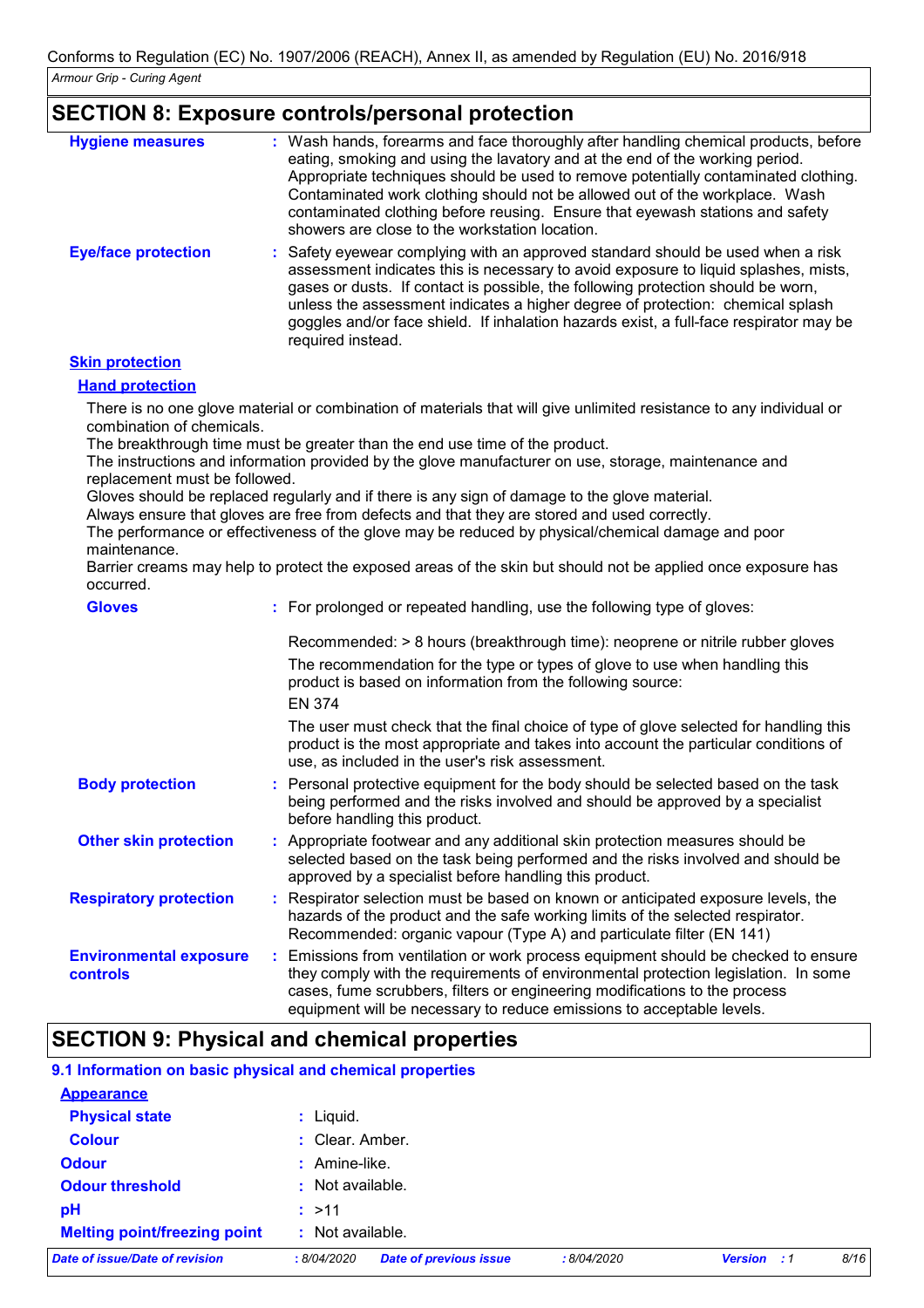# **SECTION 9: Physical and chemical properties**

| Initial boiling point and<br>boiling range                        | : $>107,22^{\circ}$ C                                                         |
|-------------------------------------------------------------------|-------------------------------------------------------------------------------|
| <b>Flash point</b>                                                | : Closed cup: $>112,78^{\circ}$ C                                             |
| <b>Evaporation rate</b>                                           | $:$ Not available.                                                            |
| <b>Flammability (solid, gas)</b>                                  | : Not available.                                                              |
| <b>Upper/lower flammability or</b><br>explosive limits            | : Not available.                                                              |
| <b>Vapour pressure</b>                                            | : 1 kPa [room temperature]                                                    |
| <b>Vapour density</b>                                             | $:$ Not available.                                                            |
| <b>Relative density</b>                                           | $: 1,05$ to 1,15                                                              |
| <b>Solubility(ies)</b>                                            | : Very slightly soluble in the following materials: cold water and hot water. |
| <b>Partition coefficient: n-octanol/: Not available.</b><br>water |                                                                               |
| <b>Auto-ignition temperature</b>                                  | : Not available.                                                              |
| <b>Decomposition temperature</b>                                  | $:$ Not available.                                                            |
| <b>Viscosity</b>                                                  | : Dynamic (room temperature): 200 to 350 mPa $\cdot$ s                        |
| <b>Explosive properties</b>                                       | : Not available.                                                              |
| <b>Oxidising properties</b>                                       | : Not available.                                                              |

#### **9.2 Other information**

No additional information.

# **SECTION 10: Stability and reactivity**

| : No specific test data related to reactivity available for this product or its ingredients.                                                                                                  |
|-----------------------------------------------------------------------------------------------------------------------------------------------------------------------------------------------|
| : Stable under recommended storage and handling conditions (see Section 7).                                                                                                                   |
| : Under normal conditions of storage and use, hazardous reactions will not occur.                                                                                                             |
| : When exposed to high temperatures may produce hazardous decomposition<br>products.                                                                                                          |
| : Keep away from the following materials to prevent strong exothermic reactions:<br>oxidising agents, strong alkalis, strong acids.                                                           |
| : Under normal conditions of storage and use, hazardous decomposition products<br>should not be produced.<br>If involved in a fire, toxic gases including CO, CO2 and smoke can be generated. |
|                                                                                                                                                                                               |

### **SECTION 11: Toxicological information**

#### **11.1 Information on toxicological effects**

#### **Acute toxicity**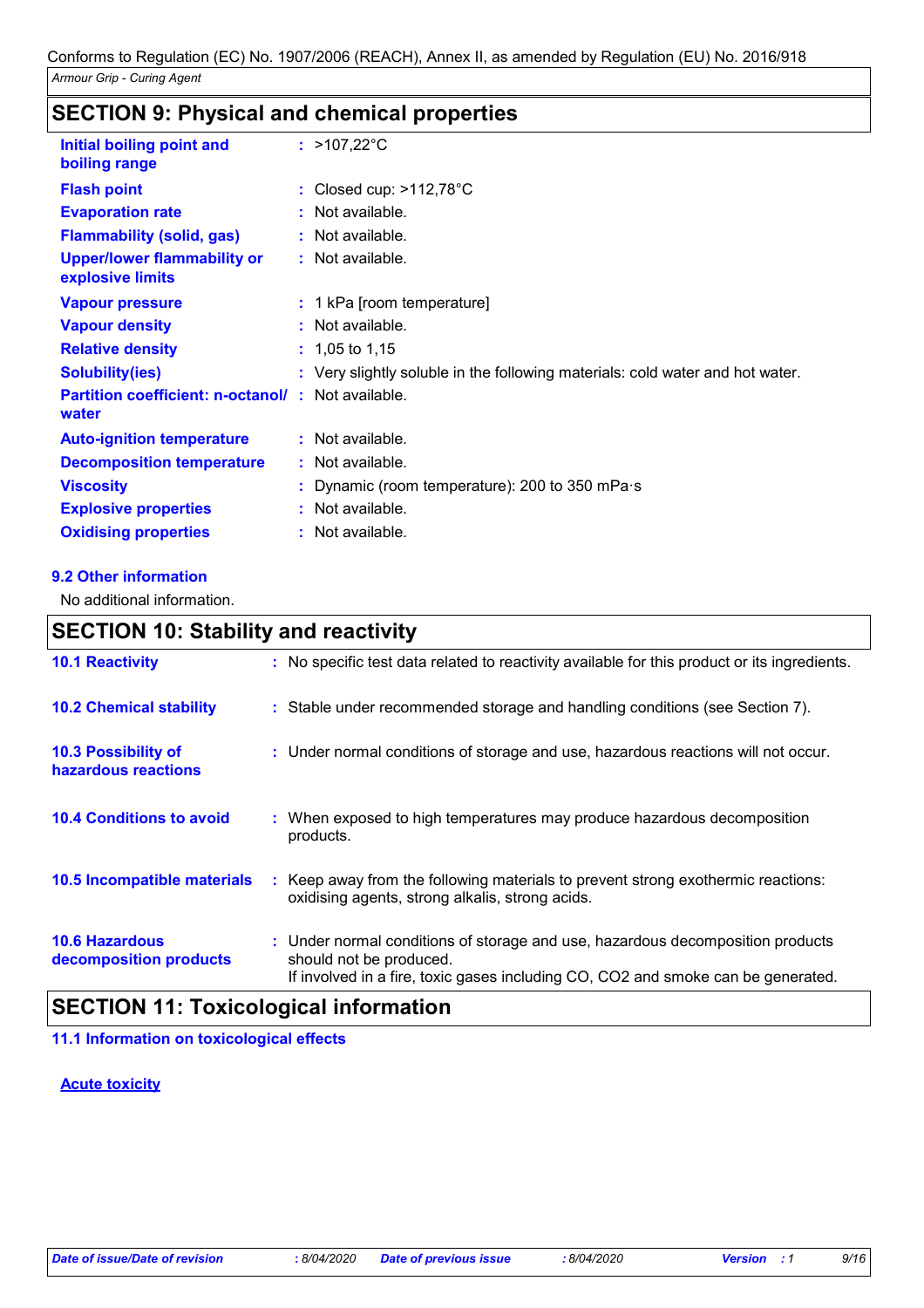# **SECTION 11: Toxicological information**

| <b>Product/ingredient name</b>                                                                               | <b>Result</b>                      | <b>Species</b> | <b>Dose</b>            | <b>Exposure</b> |
|--------------------------------------------------------------------------------------------------------------|------------------------------------|----------------|------------------------|-----------------|
| benzyl alcohol                                                                                               | <b>LC50 Inhalation Vapour</b>      | Rat            | >4178 mg/l             | 4 hours         |
|                                                                                                              | LD50 Dermal                        | Rabbit         | 2000 mg/kg             |                 |
|                                                                                                              | LD50 Oral                          | Rat            | 1230 mg/kg             |                 |
|                                                                                                              | LD50 Oral                          | Rat            | 1620 mg/kg             |                 |
| m-fenilenbis(methylamine)                                                                                    | LC50 Inhalation Dusts and<br>mists | Rat            | 1900 mg/m <sup>3</sup> | 1 hours         |
|                                                                                                              | LC50 Inhalation Gas.               | Rat            | 700 ppm                | 1 hours         |
|                                                                                                              | <b>LC50 Inhalation Vapour</b>      | Rat            | $1,34$ mg/l            | 4 hours         |
|                                                                                                              | LD50 Dermal                        | Rabbit         | $2$ g/kg               |                 |
|                                                                                                              | LD50 Oral                          | Rat            | 930 mg/kg              |                 |
|                                                                                                              | LD50 Oral                          | Rat            | 980 mg/kg              |                 |
| 4,4'-Isopropylidenediphenol,<br>oligomeric reaction<br>products with 1-chloro-<br>2,3-epoxypropane, reaction | LD50 Oral                          | Rabbit         | 300 to 2000 mg/<br>kg  |                 |
| products with<br>ethylenediamine                                                                             |                                    |                |                        |                 |

**Conclusion/Summary :** Harmful if swallowed. Harmful if inhaled.

### **Acute toxicity estimates**

| <b>Route</b>         | <b>ATE value</b> |
|----------------------|------------------|
| Oral                 | 500 mg/kg        |
| Inhalation (vapours) | 11 mg/l          |

#### **Irritation/Corrosion**

| <b>Product/ingredient name</b> | <b>Result</b>            | <b>Species</b> | <b>Score</b> | <b>Exposure</b>   | <b>Observation</b> |
|--------------------------------|--------------------------|----------------|--------------|-------------------|--------------------|
| benzyl alcohol                 | Skin - Moderate irritant | Pig            |              | 100 Percent       |                    |
|                                | Eyes - Irritant          | Rabbit         |              |                   |                    |
| m-fenilenbis(methylamine)      | Eyes - Severe irritant   | Rabbit         |              | 24 hours 50       |                    |
|                                |                          |                |              | Micrograms        |                    |
|                                | Skin - Severe irritant   | Rabbit         |              | 24 hours 750  -   |                    |
|                                |                          |                |              | <b>Micrograms</b> |                    |

| <b>Conclusion/Summary</b> |                                                                     |
|---------------------------|---------------------------------------------------------------------|
| <b>Skin</b>               | : Causes severe skin burns and eye damage.                          |
| <b>Eyes</b>               | : Causes serious eye damage.                                        |
| <b>Respiratory</b>        | : Based on available data, the classification criteria are not met. |
| <b>Sensitisation</b>      |                                                                     |
| <b>Conclusion/Summary</b> |                                                                     |
| <b>Skin</b>               | : May cause an allergic skin reaction.                              |
| <b>Respiratory</b>        | : Based on available data, the classification criteria are not met. |
| <b>Mutagenicity</b>       |                                                                     |
| <b>Conclusion/Summary</b> | : Based on available data, the classification criteria are not met. |
| <b>Carcinogenicity</b>    |                                                                     |

| <b>Product/ingredient name</b>                            | <b>Result</b>                                                       | <b>Species</b> | <b>Dose</b>              | <b>Exposure</b>               |
|-----------------------------------------------------------|---------------------------------------------------------------------|----------------|--------------------------|-------------------------------|
| benzyl alcohol                                            | Negative - Oral - TD                                                | Rat            | $\overline{\phantom{a}}$ | 103 weeks; 5<br>days per week |
| <b>Conclusion/Summary</b><br><b>Reproductive toxicity</b> | : Based on available data, the classification criteria are not met. |                |                          |                               |
| <b>Conclusion/Summary</b><br><b>Teratogenicity</b>        | : Based on available data, the classification criteria are not met. |                |                          |                               |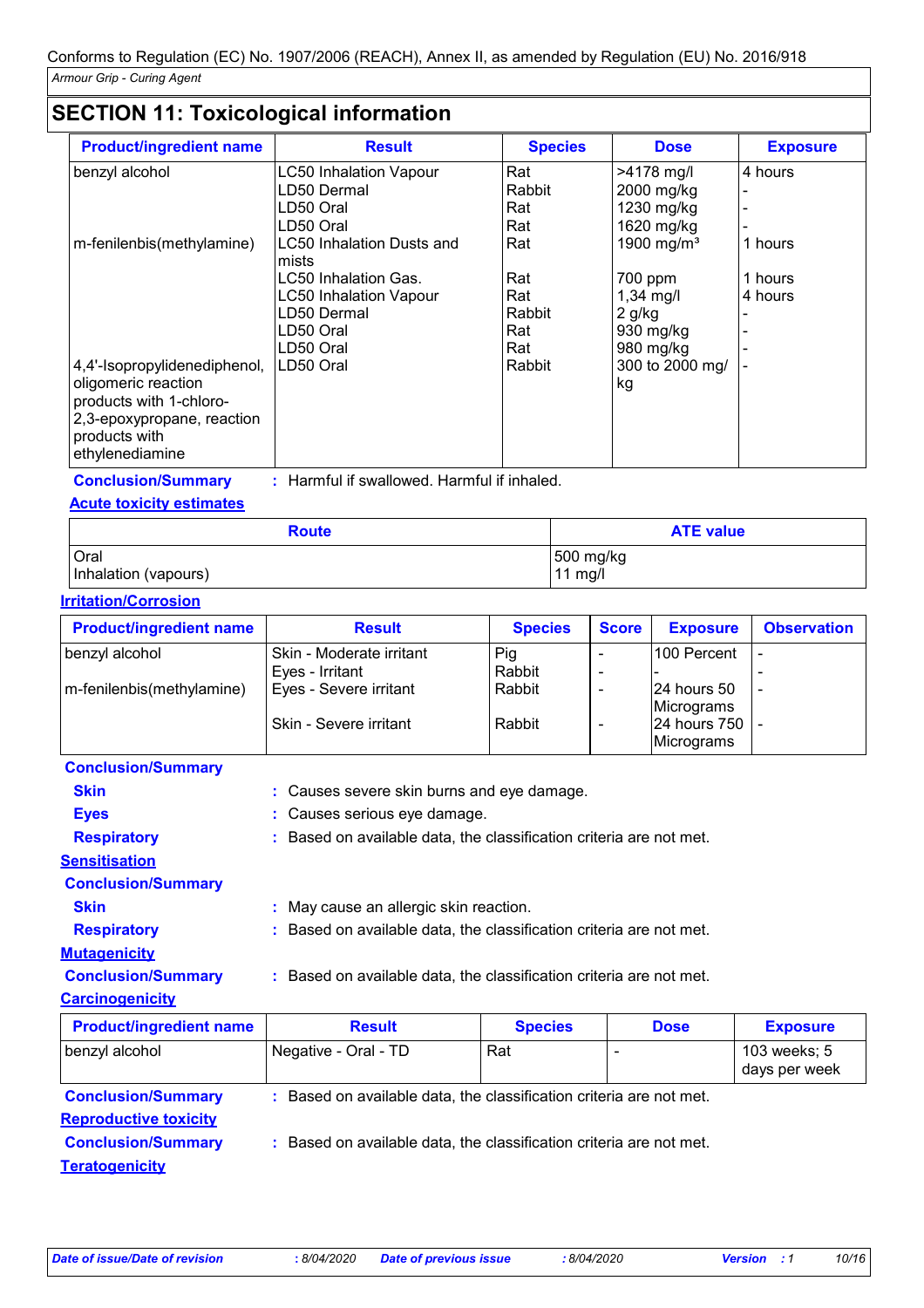| <b>Product/ingredient name</b>                            | <b>Result</b>                                                                                          | <b>Species</b> | <b>Dose</b> | <b>Exposure</b>          |
|-----------------------------------------------------------|--------------------------------------------------------------------------------------------------------|----------------|-------------|--------------------------|
| benzyl alcohol                                            | Negative - Route of exposure<br>unreported                                                             | Mouse - Female | 550 mg/kg   | $\overline{\phantom{a}}$ |
| <b>Conclusion/Summary</b>                                 | : Based on available data, the classification criteria are not met.                                    |                |             |                          |
| <b>Specific target organ toxicity (single exposure)</b>   |                                                                                                        |                |             |                          |
| Not available.                                            |                                                                                                        |                |             |                          |
| <b>Specific target organ toxicity (repeated exposure)</b> |                                                                                                        |                |             |                          |
| Not available.                                            |                                                                                                        |                |             |                          |
| <b>Aspiration hazard</b>                                  |                                                                                                        |                |             |                          |
| Not available.                                            |                                                                                                        |                |             |                          |
|                                                           | Delayed and immediate effects as well as chronic effects from short and long-term exposure             |                |             |                          |
| <b>Short term exposure</b>                                |                                                                                                        |                |             |                          |
| <b>Potential immediate</b>                                | : Not available.                                                                                       |                |             |                          |
| effects                                                   |                                                                                                        |                |             |                          |
| <b>Potential delayed effects</b>                          | : Not available.                                                                                       |                |             |                          |
| <b>Long term exposure</b>                                 |                                                                                                        |                |             |                          |
| <b>Potential immediate</b><br>effects                     | : Not available.                                                                                       |                |             |                          |
| <b>Potential delayed effects</b>                          | $:$ Not available.                                                                                     |                |             |                          |
| <b>Potential chronic health effects</b>                   |                                                                                                        |                |             |                          |
| Not available.                                            |                                                                                                        |                |             |                          |
| <b>Conclusion/Summary</b>                                 | Based on available data, the classification criteria are not met.                                      |                |             |                          |
| General                                                   | Once sensitized, a severe allergic reaction may occur when subsequently exposed<br>to very low levels. |                |             |                          |
| <b>Carcinogenicity</b>                                    | No known significant effects or critical hazards.                                                      |                |             |                          |
| <b>Mutagenicity</b>                                       | No known significant effects or critical hazards.                                                      |                |             |                          |
| <b>Teratogenicity</b>                                     | No known significant effects or critical hazards.                                                      |                |             |                          |
| <b>Developmental effects</b>                              | No known significant effects or critical hazards.                                                      |                |             |                          |
| <b>Fertility effects</b>                                  | No known significant effects or critical hazards.                                                      |                |             |                          |
| <b>Other information</b>                                  | : Not available.                                                                                       |                |             |                          |

# **SECTION 12: Ecological information**

#### **12.1 Toxicity**

There are no data available on the mixture itself. Do not allow to enter drains or watercourses.

The mixture has been assessed following the summation method of the CLP Regulation (EC) No 1272/2008 and is classified for eco-toxicological properties accordingly. See Sections 2 and 3 for details.

| <b>Product/ingredient name</b>                                                                   | <b>Result</b>                               | <b>Species</b>                                                               | <b>Exposure</b> |
|--------------------------------------------------------------------------------------------------|---------------------------------------------|------------------------------------------------------------------------------|-----------------|
| benzyl alcohol                                                                                   | Acute EC50 770 mg/l                         | Algae                                                                        | 72 hours        |
|                                                                                                  | Acute LC50 646 mg/l                         | Fish - Leuciscus idus                                                        | 48 hours        |
|                                                                                                  | Acute LC50 460000 µg/l Fresh water          | Fish - Pimephales promelas -<br>Juvenile (Fledgling, Hatchling,<br>Weanling) | 96 hours        |
| Formaldehyde, oligomeric<br>reaction products with<br>phenol and m-phenylenebis<br>(methylamine) | Acute LC50 0,5 to 1 mg/l                    | Fish                                                                         | 196 hours       |
| m-fenilenbis(methylamine)                                                                        | Acute EC50 10 to 100 mg/l                   | Daphnia spec.                                                                | 48 hours        |
| Date of issue/Date of revision                                                                   | <b>Date of previous issue</b><br>:8/04/2020 | :8/04/2020<br><b>Version</b>                                                 | 11/16<br>- 1    |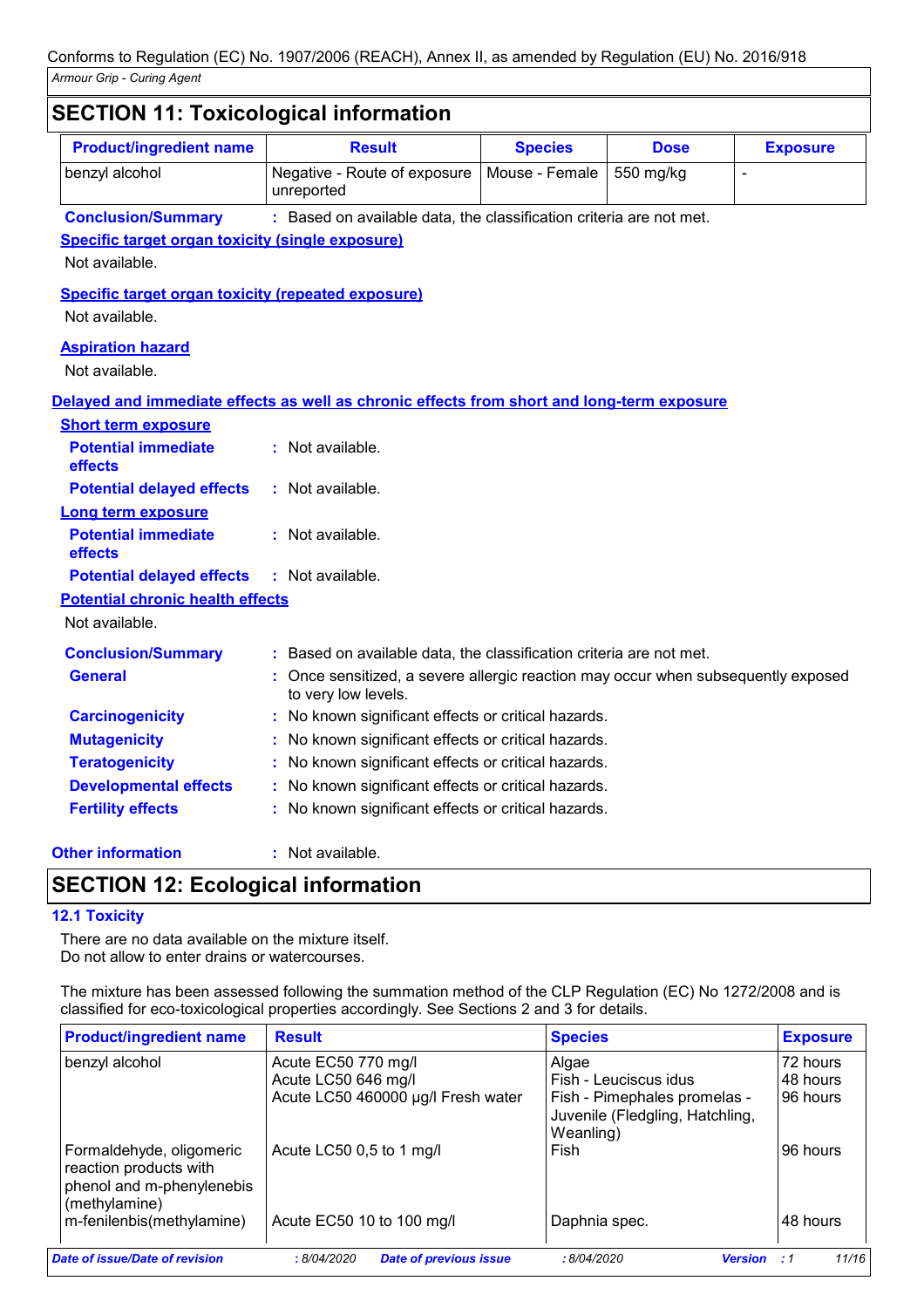# **SECTION 12: Ecological information** Acute LC50 >100 mg/l Fish Fish 96 hours **Conclusion/Summary :** Very toxic to aquatic life with long lasting effects.

#### **12.2 Persistence and degradability**

| <b>Product/ingredient name</b> | Test                                                                                                                        | <b>Result</b>            |                   | <b>Dose</b> | <b>Inoculum</b>         |
|--------------------------------|-----------------------------------------------------------------------------------------------------------------------------|--------------------------|-------------------|-------------|-------------------------|
| benzyl alcohol                 | OECD 301A                                                                                                                   | 96 % - Readily - 21 days |                   |             |                         |
| <b>Conclusion/Summary</b>      | : Based on available data, the classification criteria are not met. This product has not<br>been tested for biodegradation. |                          |                   |             |                         |
| <b>Product/ingredient name</b> | <b>Aquatic half-life</b>                                                                                                    |                          | <b>Photolysis</b> |             | <b>Biodegradability</b> |
| benzyl alcohol                 |                                                                                                                             |                          |                   |             | Readily                 |

#### **12.3 Bioaccumulative potential**

| <b>Product/ingredient name</b> | <b>LogP</b> <sub>ow</sub> | <b>BCF</b> | <b>Potential</b> |
|--------------------------------|---------------------------|------------|------------------|
| benzyl alcohol                 | 0.87                      |            | l low            |
| m-fenilenbis(methylamine)      | 0,18                      | 2,69       | How              |

# **12.4 Mobility in soil**

| <b>Soil/water partition</b> | : Not available. |
|-----------------------------|------------------|
| <b>coefficient (Koc)</b>    |                  |
| <b>Mobility</b>             | : Not available. |

#### **12.5 Results of PBT and vPvB assessment**

This mixture does not contain any substances that are assessed to be a PBT or a vPvB.

#### **12.6 Other adverse effects** : No known significant effects or critical hazards.

### **SECTION 13: Disposal considerations**

The information in this section contains generic advice and guidance.

#### **13.1 Waste treatment methods**

| <b>Product</b>                 |                                                                                                                                                                                                                                                                                                                                                                                                                                                                                                                                                      |
|--------------------------------|------------------------------------------------------------------------------------------------------------------------------------------------------------------------------------------------------------------------------------------------------------------------------------------------------------------------------------------------------------------------------------------------------------------------------------------------------------------------------------------------------------------------------------------------------|
| <b>Methods of disposal</b>     | : The generation of waste should be avoided or minimised wherever possible.<br>Disposal of this product, solutions and any by-products should at all times comply<br>with the requirements of environmental protection and waste disposal legislation<br>and any regional local authority requirements. Dispose of surplus and non-<br>recyclable products via a licensed waste disposal contractor. Waste should not be<br>disposed of untreated to the sewer unless fully compliant with the requirements of<br>all authorities with jurisdiction. |
| <b>Hazardous waste</b>         | : Yes.                                                                                                                                                                                                                                                                                                                                                                                                                                                                                                                                               |
| <b>Disposal considerations</b> | : Do not allow to enter drains or watercourses.<br>Dispose of according to all federal, state and local applicable regulations.<br>If this product is mixed with other wastes, the original waste product code may no<br>longer apply and the appropriate code should be assigned.<br>For further information, contact your local waste authority.                                                                                                                                                                                                   |

#### **European waste catalogue (EWC)**

The European Waste Catalogue classification of this product, when disposed of as waste, is:

| <b>Waste code</b> | <b>Waste designation</b>                                                            |
|-------------------|-------------------------------------------------------------------------------------|
| 108 01 11*        | I waste paint and varnish containing organic solvents or other hazardous substances |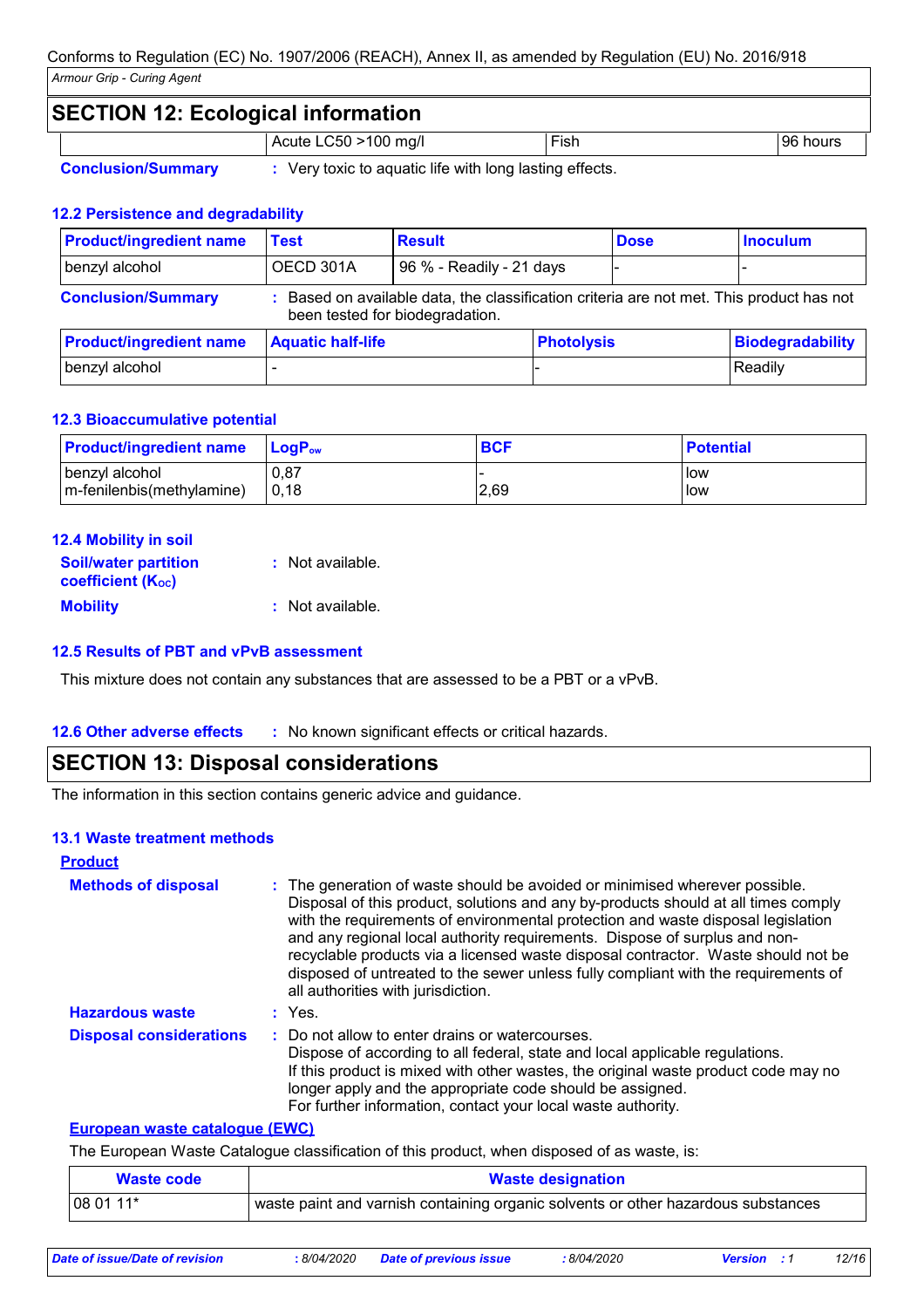# **SECTION 13: Disposal considerations**

| <b>Packaging</b>               |                                                                                                                                                                                                                                                                                                                                              |
|--------------------------------|----------------------------------------------------------------------------------------------------------------------------------------------------------------------------------------------------------------------------------------------------------------------------------------------------------------------------------------------|
| <b>Methods of disposal</b>     | : The generation of waste should be avoided or minimised wherever possible. Waste<br>packaging should be recycled. Incineration or landfill should only be considered<br>when recycling is not feasible.                                                                                                                                     |
| <b>Disposal considerations</b> | : Using information provided in this safety data sheet, advice should be obtained from<br>the relevant waste authority on the classification of empty containers.<br>Empty containers must be scrapped or reconditioned.<br>Dispose of containers contaminated by the product in accordance with local or<br>national legal provisions.      |
| <b>Special precautions</b>     | : This material and its container must be disposed of in a safe way. Care should be<br>taken when handling emptied containers that have not been cleaned or rinsed out.<br>Empty containers or liners may retain some product residues. Avoid dispersal of<br>spilt material and runoff and contact with soil, waterways, drains and sewers. |

# **SECTION 14: Transport information**

|                                           | <b>ADR/RID</b>                                                                                                      | <b>ADN</b>                                                               | <b>IMDG</b>                                                                                                                                                                                             | <b>IATA</b>                                                                                                                                                                                                                                                                                                                 |
|-------------------------------------------|---------------------------------------------------------------------------------------------------------------------|--------------------------------------------------------------------------|---------------------------------------------------------------------------------------------------------------------------------------------------------------------------------------------------------|-----------------------------------------------------------------------------------------------------------------------------------------------------------------------------------------------------------------------------------------------------------------------------------------------------------------------------|
| 14.1 UN number                            | <b>UN2735</b>                                                                                                       | <b>UN2735</b>                                                            | <b>UN2735</b>                                                                                                                                                                                           | <b>UN2735</b>                                                                                                                                                                                                                                                                                                               |
| 14.2 UN proper<br>shipping name           | Amines, liquid,<br>corrosive, n.o.s. [m-<br>fenilenbis<br>(methylamine)]                                            | Amines, liquid,<br>corrosive, n.o.s. [m-<br>fenilenbis<br>(methylamine)] | Polyamines, liquid,<br>corrosive, n.o.s.<br>Marine pollutant [m-<br>fenilenbis<br>(methylamine)<br>Formaldehyde,<br>oligomeric reaction<br>products with phenol<br>and m-phenylenebis<br>(methylamine)] | Amines, liquid,<br>corrosive, n.o.s. [m-<br>fenilenbis<br>(methylamine)]                                                                                                                                                                                                                                                    |
| <b>14.3 Transport</b><br>hazard class(es) | 8                                                                                                                   | 8                                                                        | 8                                                                                                                                                                                                       | 8                                                                                                                                                                                                                                                                                                                           |
| 14.4 Packing<br>group                     | III                                                                                                                 | $\mathbf{III}$                                                           | III                                                                                                                                                                                                     | $\mathbf{III}$                                                                                                                                                                                                                                                                                                              |
| 14.5<br><b>Environmental</b><br>hazards   | Yes.                                                                                                                | Yes.                                                                     | Yes.                                                                                                                                                                                                    | Yes.                                                                                                                                                                                                                                                                                                                        |
| <b>Additional</b><br><b>information</b>   | <b>Limited quantity:</b><br>LQ7<br>Remarks:<br>$(5L)$ Limited<br>Quantity - ADR/IMDG<br>3.4<br>ADR Tunnel code: (E) |                                                                          | <b>Emergency</b><br>schedules (EmS):<br>$F-A + S-B$<br>Remarks:<br>$(5L)$ Limited<br>Quantity - ADR/IMDG<br>3.4.6                                                                                       | Passenger and<br><b>Cargo Aircraft</b><br>Quantity limitation: 5 L<br>Packaging<br>instructions: 852<br><b>Cargo Aircraft Only</b><br>Quantity limitation: 60<br>Packaging<br>instructions: 856<br><b>Limited Quantities -</b><br><b>Passenger Aircraft</b><br>Quantity limitation: 1 L<br>Packaging<br>instructions: Y 841 |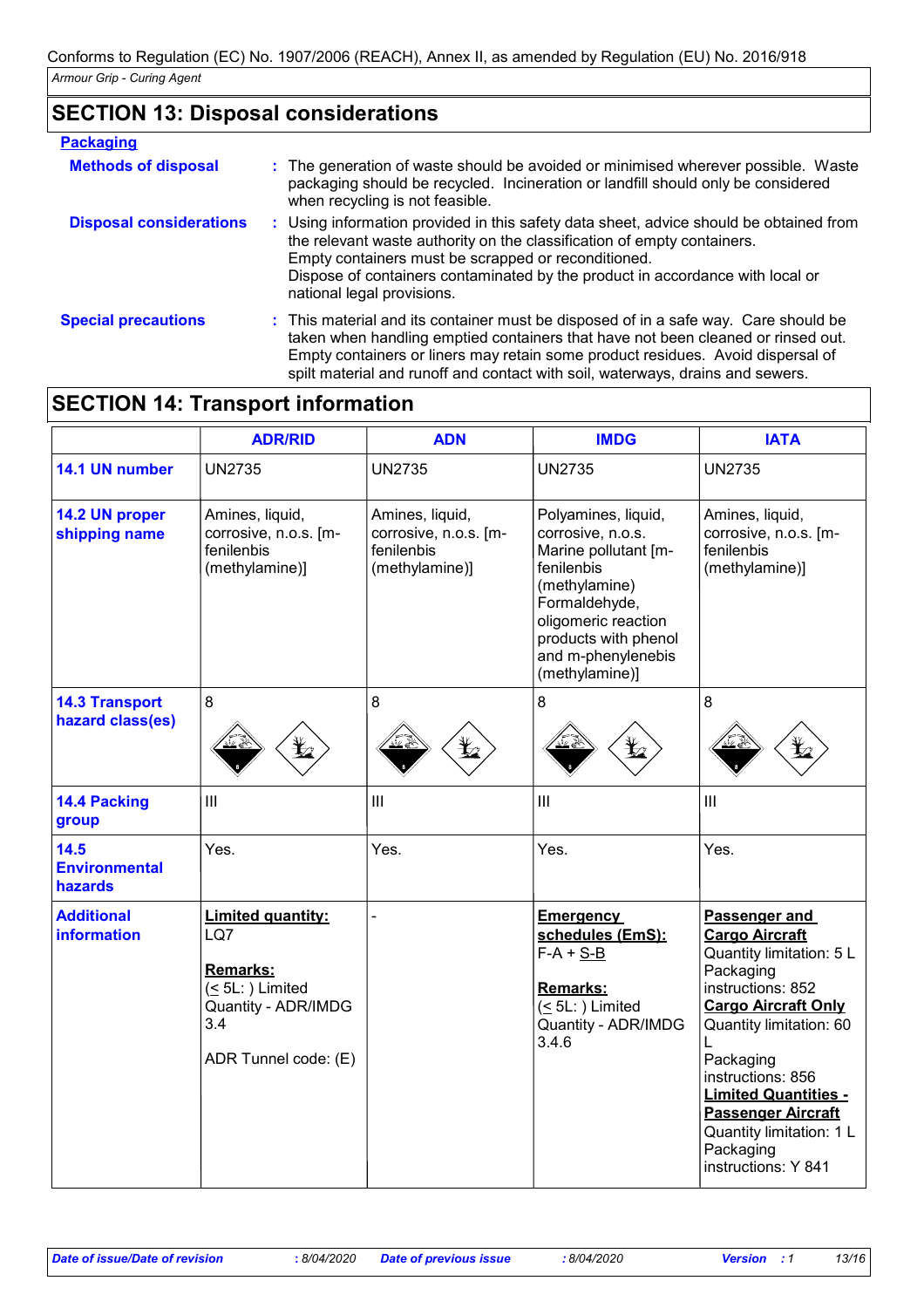### **SECTION 14: Transport information**

**14.6 Special precautions for user Transport within user's premises:** always transport in closed containers that are **:** upright and secure. Ensure that persons transporting the product know what to do in the event of an accident or spillage.

# **SECTION 15: Regulatory information**

| 15.1 Safety, health and environmental regulations/legislation specific for the substance or mixture                                                                                        |
|--------------------------------------------------------------------------------------------------------------------------------------------------------------------------------------------|
| EU Regulation (EC) No. 1907/2006 (REACH)                                                                                                                                                   |
| <b>Annex XIV - List of substances subject to authorisation</b>                                                                                                                             |
|                                                                                                                                                                                            |
| None of the components are listed.                                                                                                                                                         |
| <b>Substances of very high concern</b>                                                                                                                                                     |
| None of the components are listed.                                                                                                                                                         |
| <b>Annex XVII - Restrictions</b><br>: Not applicable.                                                                                                                                      |
|                                                                                                                                                                                            |
| : The provisions of Directive 2004/42/EC on VOC apply to this product. Refer to the<br>product label and/or technical data sheet for further information.                                  |
| : IIA/j. Two-pack reactive performance coatings for specific end use such as floors.<br>EU limit value for this product : 500g/l (2010.)<br>This product contains a maximum of 35 g/l VOC. |
| : All components are listed or exempted.                                                                                                                                                   |
| t                                                                                                                                                                                          |
|                                                                                                                                                                                            |

### **Ozone depleting substances (1005/2009/EU)**

Not listed.

#### **Prior Informed Consent (PIC) (649/2012/EU)**

Not listed.

#### **Seveso Directive**

This product is controlled under the Seveso Directive.

#### **Danger criteria**

| <b>Category</b>                  |                                                                                                                                                                                                                                                                                                   |
|----------------------------------|---------------------------------------------------------------------------------------------------------------------------------------------------------------------------------------------------------------------------------------------------------------------------------------------------|
| E <sub>1</sub>                   |                                                                                                                                                                                                                                                                                                   |
|                                  | The information contained in this safety data sheet does not constitute the user's<br>own assessment of workplace risks, as required by other health and safety<br>legislation. The provisions of the national health and safety at work regulations apply<br>to the use of this product at work. |
| <b>References</b>                | : EH40/2005 Workplace exposure limits<br>Conforms to Regulation (EC) No. 1907/2006 (REACH), Annex II, as amended by<br>Regulation (EU) No. 2016/918                                                                                                                                               |
| <b>International requlations</b> |                                                                                                                                                                                                                                                                                                   |
|                                  | <b>Chemical Weapon Convention List Schedules I, II &amp; III Chemicals</b>                                                                                                                                                                                                                        |
| Not listed.                      |                                                                                                                                                                                                                                                                                                   |
| <b>Montreal Protocol</b>         |                                                                                                                                                                                                                                                                                                   |
| Not listed.                      |                                                                                                                                                                                                                                                                                                   |
|                                  |                                                                                                                                                                                                                                                                                                   |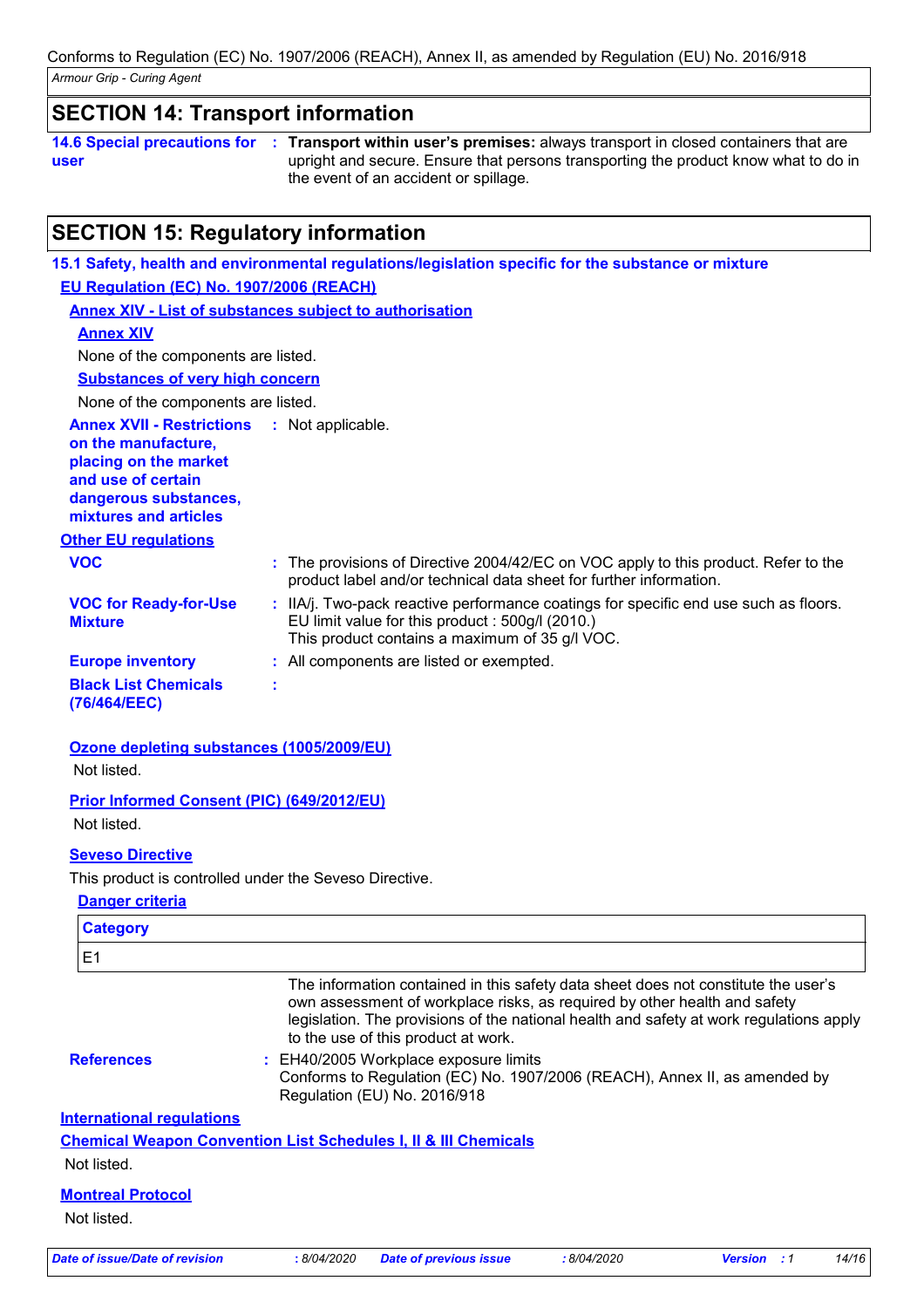|                                           | <b>SECTION 15: Regulatory information</b>                                                                 |
|-------------------------------------------|-----------------------------------------------------------------------------------------------------------|
|                                           | <b>Stockholm Convention on Persistent Organic Pollutants</b>                                              |
| Not listed.                               |                                                                                                           |
|                                           | <b>Rotterdam Convention on Prior Informed Consent (PIC)</b>                                               |
| Not listed.                               |                                                                                                           |
|                                           | <b>UNECE Aarhus Protocol on POPs and Heavy Metals</b>                                                     |
| Not listed.                               |                                                                                                           |
| <b>CN</b> code<br>: 32099000              |                                                                                                           |
| <b>International lists</b>                |                                                                                                           |
| <b>National inventory</b>                 |                                                                                                           |
| <b>Australia</b>                          | : All components are listed or exempted.                                                                  |
| <b>Canada</b>                             | All components are listed or exempted.                                                                    |
| <b>China</b>                              | All components are listed or exempted.                                                                    |
| <b>Japan</b>                              | Japan inventory (ENCS): Not determined.<br>Japan inventory (ISHL): All components are listed or exempted. |
| <b>Malaysia</b>                           | Not determined<br>٠                                                                                       |
| <b>New Zealand</b>                        | All components are listed or exempted.                                                                    |
| <b>Philippines</b>                        | All components are listed or exempted.                                                                    |
| <b>Republic of Korea</b>                  | All components are listed or exempted.                                                                    |
| <b>Taiwan</b>                             | Not determined.                                                                                           |
| <b>Turkey</b>                             | Not determined.                                                                                           |
| <b>United States</b>                      | All components are listed or exempted.                                                                    |
| <b>Thailand</b>                           | Not determined.                                                                                           |
| <b>Viet Nam</b>                           | Not determined.                                                                                           |
| <b>15.2 Chemical safety</b><br>assessment | : No Chemical Safety Assessment has been carried out.                                                     |

# **SECTION 16: Other information**

Indicates information that has changed from previously issued version.  $\overline{z}$ 

| <b>Abbreviations and</b> | $:$ ATE = Acute Toxicity Estimate                                             |
|--------------------------|-------------------------------------------------------------------------------|
| acronyms                 | CLP = Classification, Labelling and Packaging Regulation [Regulation (EC) No. |
|                          | 1272/2008]                                                                    |
|                          | <b>DMEL = Derived Minimal Effect Level</b>                                    |
|                          | DNEL = Derived No Effect Level                                                |
|                          | EUH statement = CLP-specific Hazard statement                                 |
|                          | PBT = Persistent, Bioaccumulative and Toxic                                   |
|                          | PNEC = Predicted No Effect Concentration                                      |
|                          | <b>RRN = REACH Registration Number</b>                                        |
|                          | vPvB = Very Persistent and Very Bioaccumulative                               |

#### **Contains TiO2 :**

|  | Procedure used to derive the classification according to Regulation (EC) No. 1272/2008 [CLP/GHS] |  |  |  |
|--|--------------------------------------------------------------------------------------------------|--|--|--|
|--|--------------------------------------------------------------------------------------------------|--|--|--|

| <b>Classification</b>         | <b>Justification</b>  |
|-------------------------------|-----------------------|
| Acute Tox. 4, H302            | Expert judgment       |
| Acute Tox. 4, H332            | On basis of test data |
| Skin Corr. 1B, H314           | Expert judgment       |
| Eye Dam. 1, H318              | Expert judgment       |
| Skin Sens. 1B, H317           | Expert judgment       |
| Aquatic Acute 1, H400 (M=1)   | Expert judgment       |
| Aquatic Chronic 1, H410 (M=1) | Expert judgment       |

#### **Full text of H-phrases referred to in sections 2 and 3**

*Date of issue/Date of revision* **:** *8/04/2020 Date of previous issue : 8/04/2020 Version : 1 15/16*